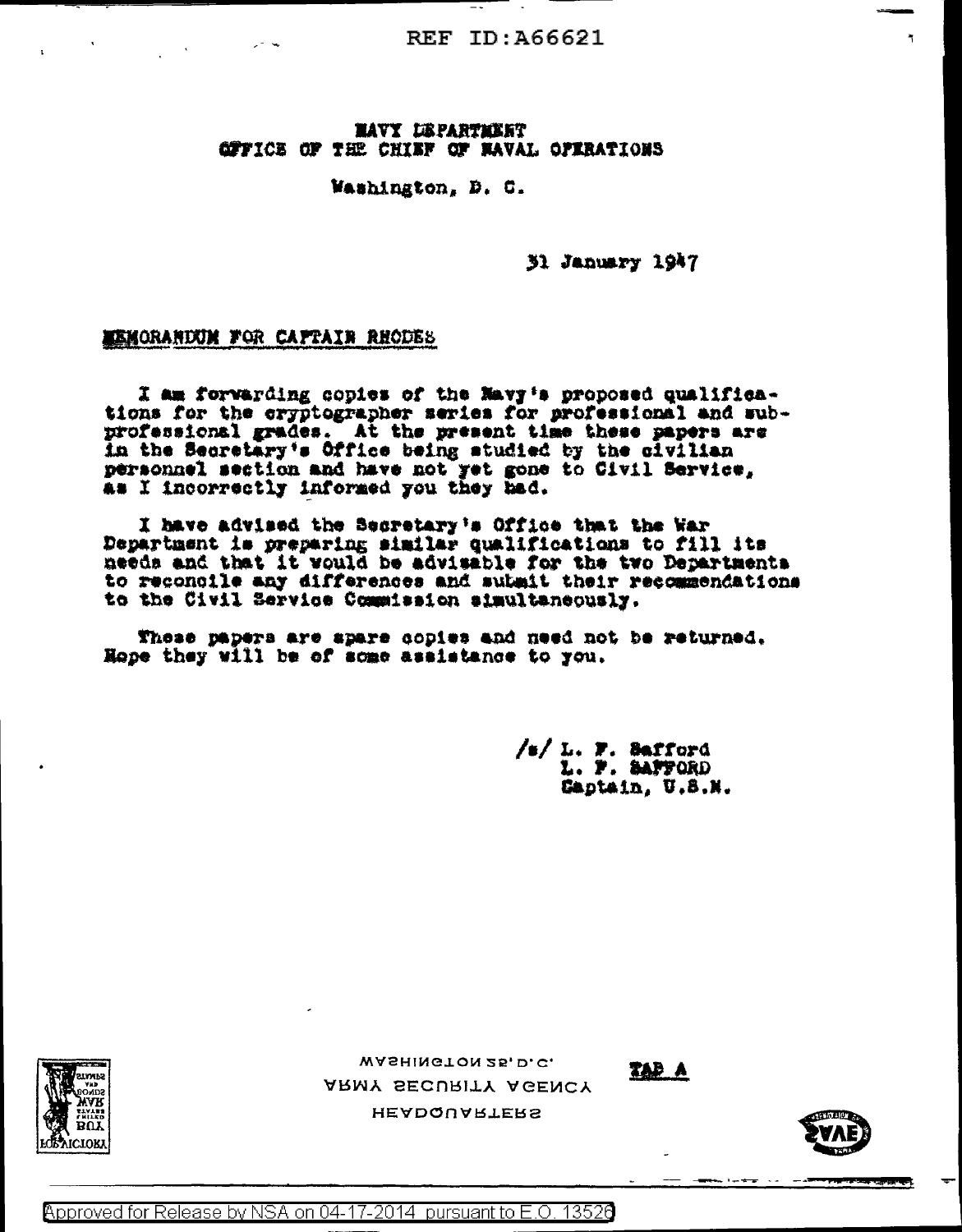Minimum Qualifications for Gryptographer Beries.

F-1. Three years of progressively responsible experience of the types listed below, which demonstrates ability to assemble, analyze, and interpret data in the field of cryptographic research, and indicates familiarity with techniques of eryptography.

The applicant's total experience must have been of a type and quality to demonstrate his ability to perform the duties of the position.

| $2 - 2$                         |  | 4 years' experience (as described above) |  |  |
|---------------------------------|--|------------------------------------------|--|--|
| アーン                             |  | 5 years': experience                     |  |  |
| $\mathbf{r}$                    |  | 6 years' experience                      |  |  |
| <b>7-5</b>                      |  | T years! experience                      |  |  |
| $\overline{r}$ – $\overline{6}$ |  | 8 years' experience                      |  |  |

## Bubstitution.

Study in a college or university of recognized standing with major work in mathematics, electrical engineering, electronic engineering, or mechanical engineering may be substituted for not more than 5 years of the required experience at the rate of one year of education for nine months' experience. The full five rears will be allowed only when the applicant holds a FhD degree. Examples of Qualifying Experience.

1. Experience in the acde room of the Navy Department or another large message center during World War II.

#. Technical duties in a shop devoted to the maintenance and repair of cryptographic equipment.

3. Experience in the design, development, and test of cryptographic equipment during World War II.



WASHINGTON 25, D.C. ARMY SECURITY AGENCY **HEADQUARTERS** 



 $\overline{5}$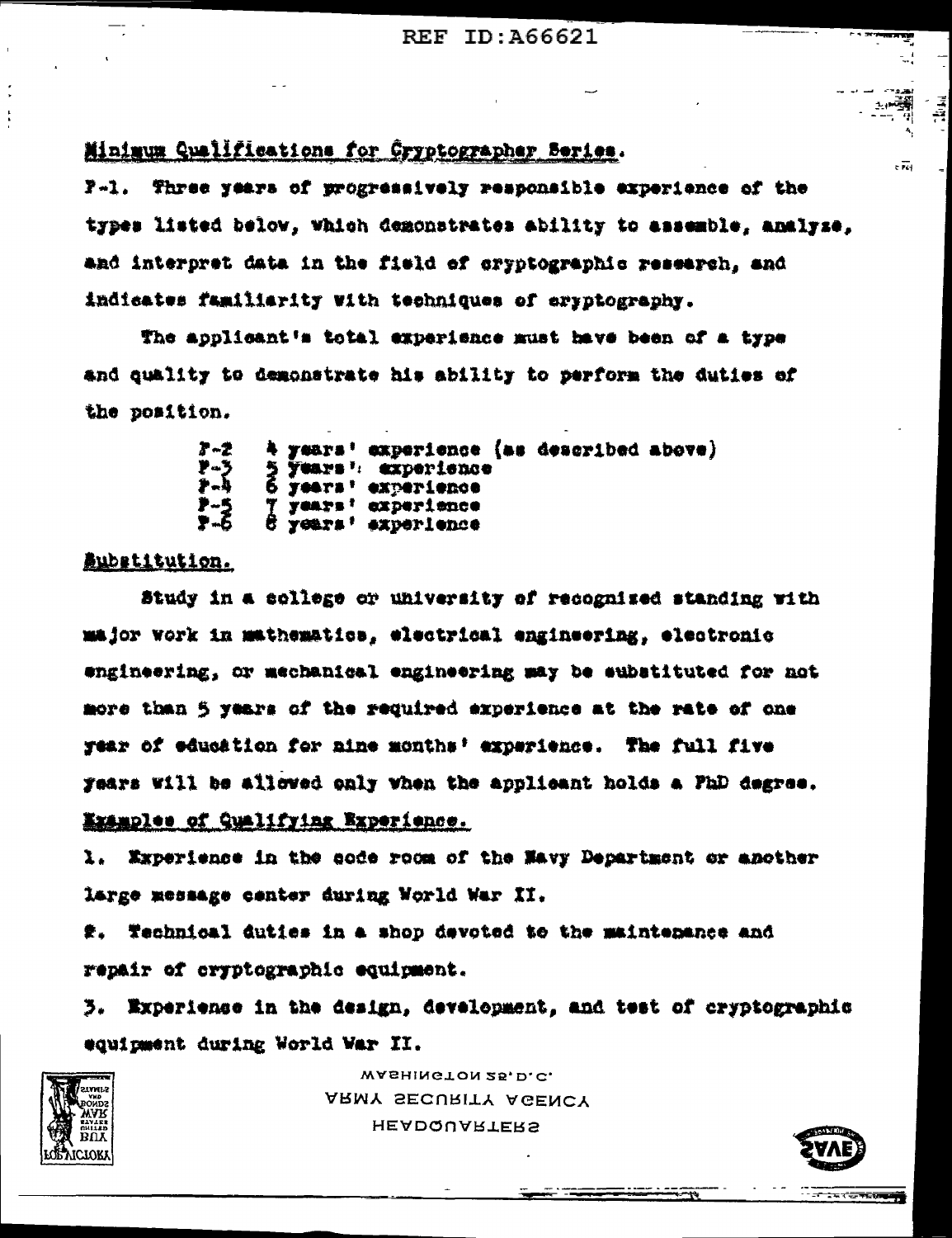World War II.





5. Experience in eryptographic research during World War II.

4. Experience in the preparation of cryptographic aids during

6. Experience in the solution of the military or diplomatic codes and ciphers used by Germany, Japan, or Italy during World War II.

(NOTE: Similar to "Research Analyst" in Civil Service Department Circular letters - #549, Supplement #1, dtd 8 February 1946)

#### a Canto in Library and the Canton and the Canada of A. De Aved Naver to the 19th Part of <u>ತಮ ಸಮಾನ್</u> **CARL STAL TERRAT. REF ID: A66621**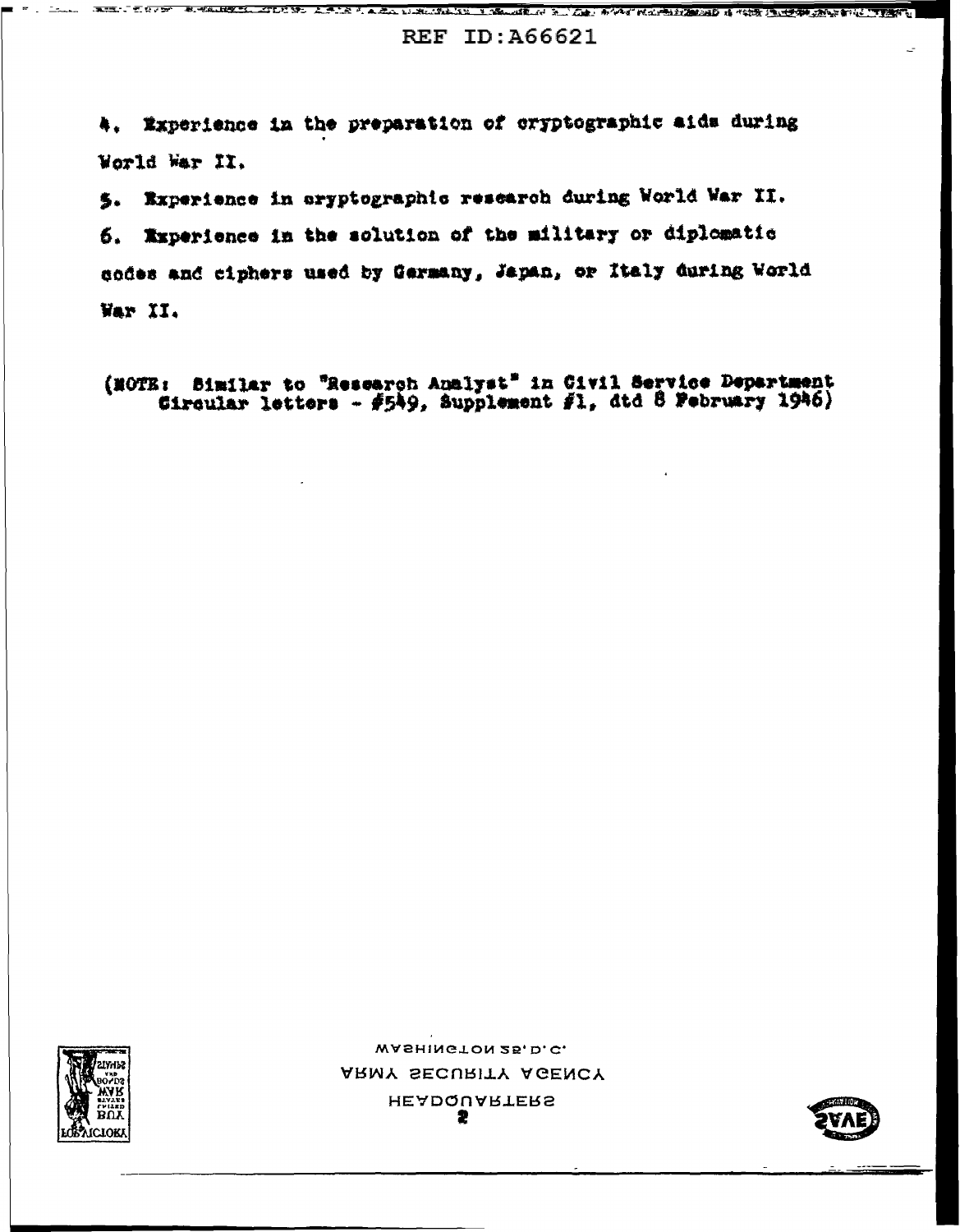Cryptographer - P-1

 $\mathcal{F}_{\mathcal{L}}(x)$  and  $\mathcal{F}_{\mathcal{L}}(x)$ 

Grade 1.

400-D. Duties and Responsibilities

Under immediate supervision and with little opportunity for independent or unreviewed action or decision:

(1) To perform elementary professional and scientific work in the cryptanalytical investigation of codes and eiphers, such work involving experimentation, tests, or observations and requiring the aimpler processes of a special technique; preliminary searches of the eryptographic problems, and the preliminary presentation of results; and to perform related work as assigned.

(2) To perform elementary professional and scientific vork in the field of cryptographic engineering, such work involving the design and construction of mechanical and electrical cryptographic devices, including the design and adaptation of ciphering devices to work in conjunction with printing tolograph (teletype) systems, requiring a basic knowledge of electrical or mechanical engineering; preliminary research in the development of new cryptographic devices, and preliminary presentation of diagrammatic results; and to perform related work as assigned.

(3) To perform elementary professional and scientific work in the field of eryptography, such work involving the compilation of eodes and ciphers, including in the latter eategory both electromedhanical cryptographic systems, and those of a non-electrical and non-mechanical mature; the preparation of cipher tables for the foregoing systems, requiring a basic knowledge of the science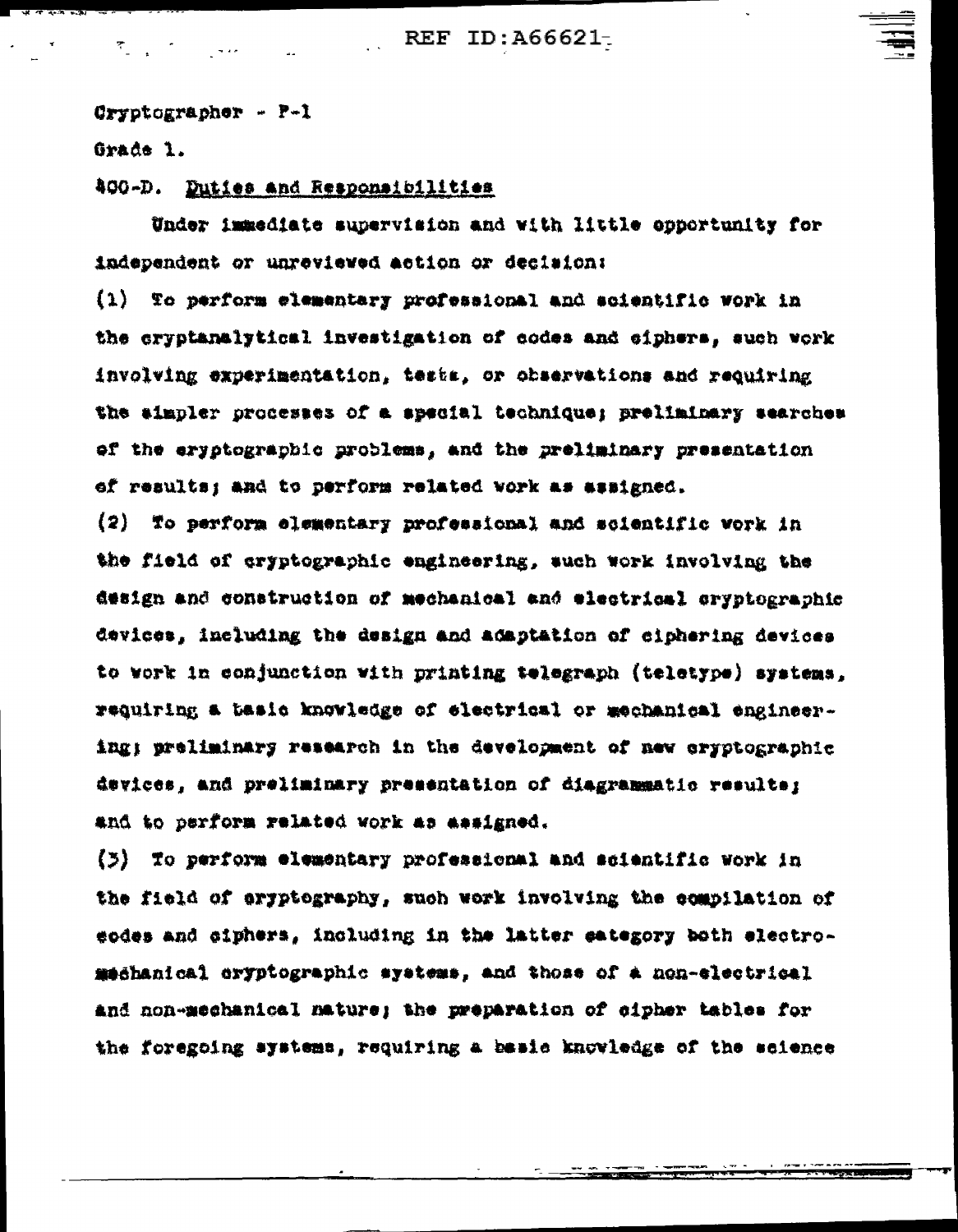## REF ID: 466621

 $\equiv$   $\equiv$ 

of errotography; the testing of code and cipher systems in order to determine whether specifications are met; and to perform auch related tasks as are assigned.

## Examples of Work Performed.

Under immediate supervision:

(1) To investigate cipher systems cryptanalytically, including eipher devices used in conjunction with printing telegraph (teletype) systems; to perform technical work in the preparation of various tables, frequency counts, etc.; and to test and operate machines and equipment as directed.

(2) To design and construct mechanical and electrical cryptographic aquipment; to perform technical work in the preparation of various aketches and diagrams; and to test new eryptographic devfees.

(3) To propare codes and cipher tables to meet certain predetermined requirements; to perform technical work in the preparation of various sipher alphabets and key lists; and to test siphers and codes for usability.

2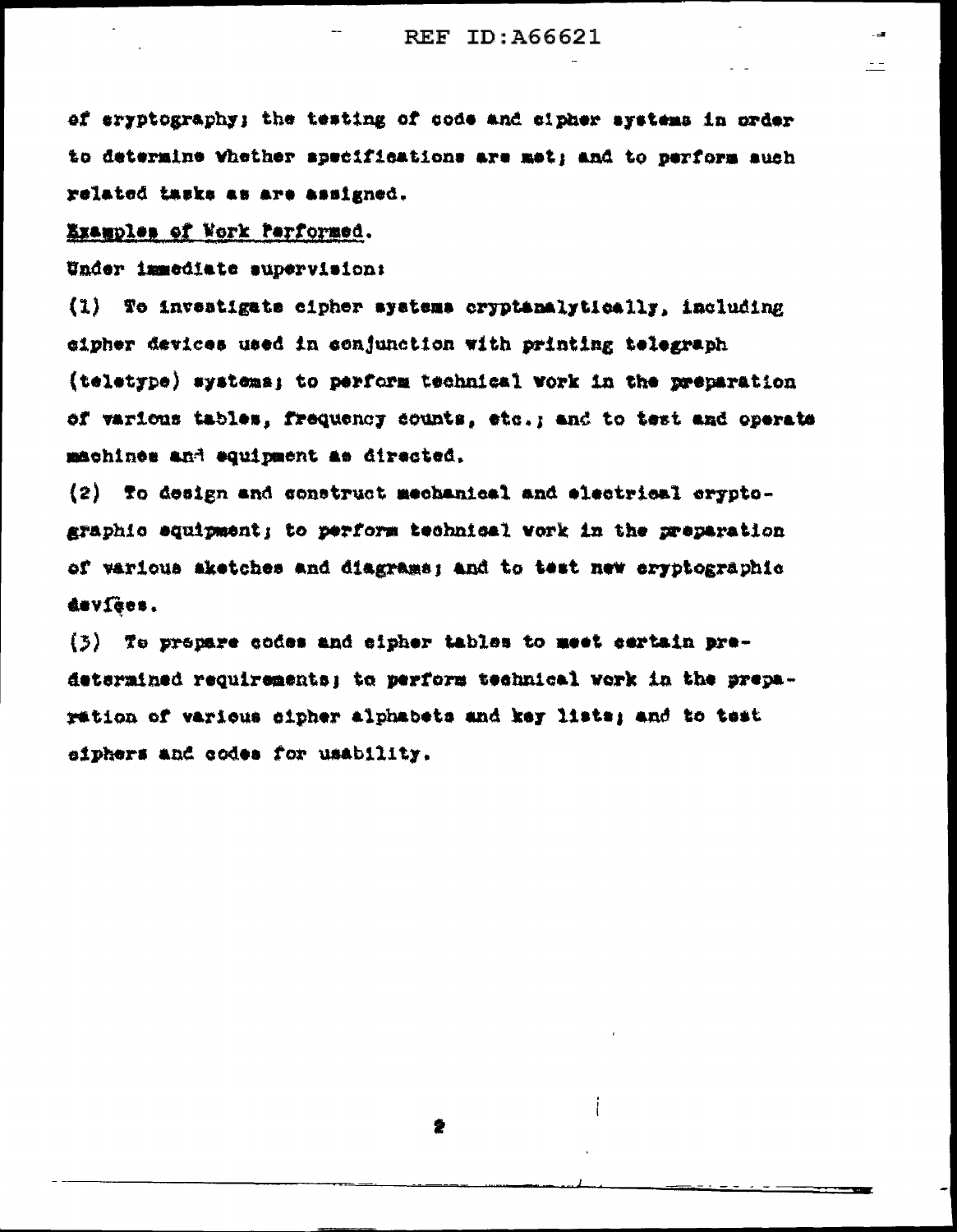Cryptographer - P-2

Grade 2.

400-D - Duties and Responsibilities.

Under general supervision, with limited latitude for independent or unreviewed action or decision, individually, or with trained assistants:

(1) To perform important routine professional and scientific work in the cryptanalytical investigation of sodes and ciphera, and in the teating and operation of code and cipher equipment. such work requiring the processes of a special technique, understanding of basic eryptographic principles, and an intelligent presentation of results; and to perform related work as assigned. (2) To perform important routine professional and scientific work in aryptographic engineering, such work involving the design and construction of mechanical and electrical oryptographic devices, including the design and adaptation of ciphering devices to work in conjunction with printing telegraph (teletype) systems, requiring a knowledge of electrical and mechanical engineerings to sonduct research in the development of new cryptographic devices, and to present results in the form of diagrams; and to perform related vork as assigned.

(3) To perform important routine professional and scientific Work in the field of eryptography, such work involving the com-1n pilation of codes and eiphers including/the latter category both electro-mechanical cryptographic systems and those of a nonelectrical and non-mechanical nature; the preparation of classi-WASHINGTON 25. D. C. the viring diagrams and distermates for the foregoing systems,

**HEADQUARTERS** 



**一定不可不可不可以**。"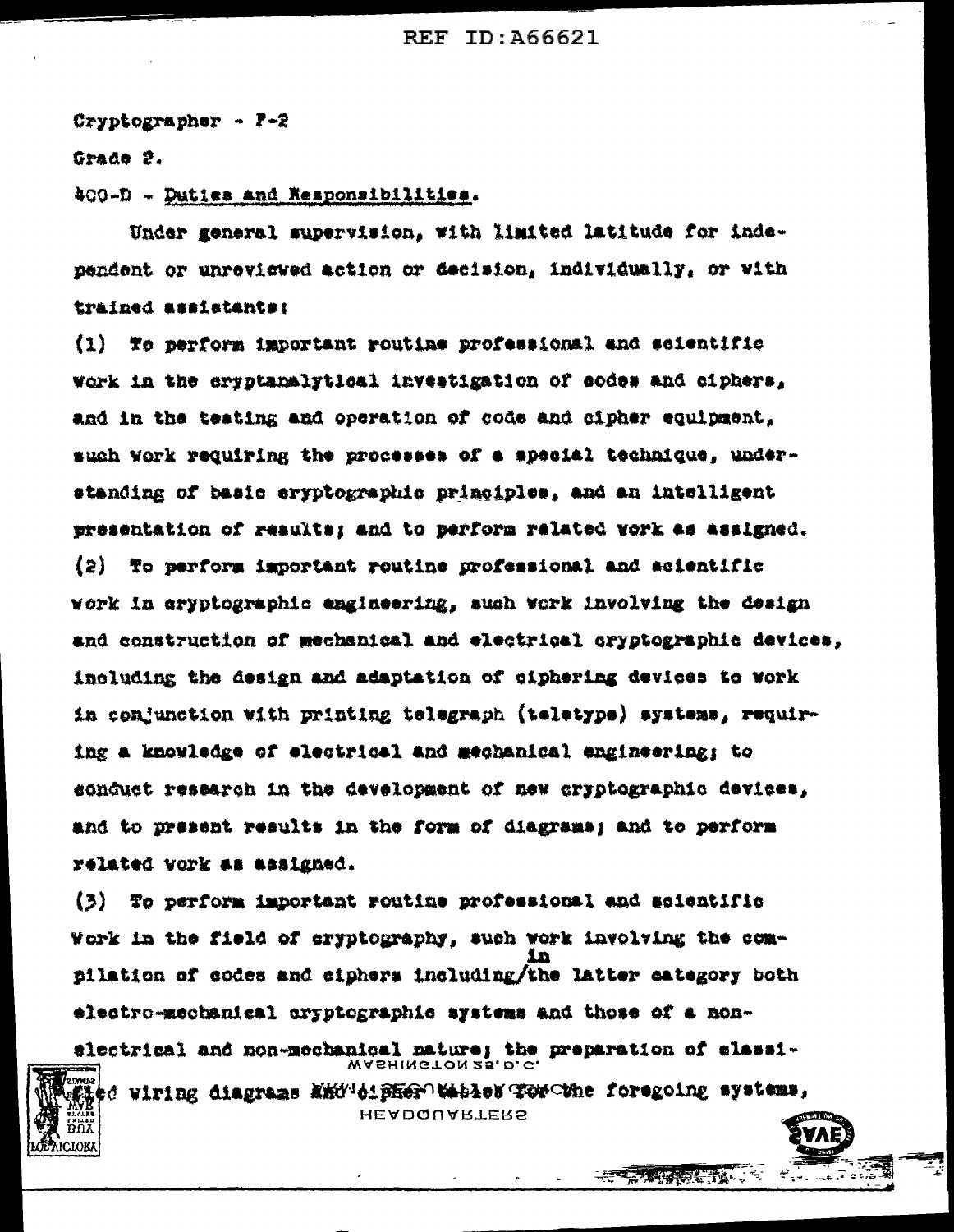requiring a knowledge of the science of eryptography; the testing of code and sipher systems in order to determine whether specifications are met; and to perform such related tasks as are assigned.

Examples of Work Performed.

Under general supervision;

(1) To investigate cipher mystems eryptanalytically, including eipher devices used in conjunction with printing telegraph (teletype) systems, analyze the problems, and present the restuls to his immediate superior; to test and operate cipher machines; and to demonstrate ability to do productive research work and to apply effectively the results of research.

(2) To design and construct mechanical and electrical cryptographic equipment, including the design and adaptation of ciphering devices to work in conjunction with printing telegraph (teletype) ayatema; to perform technical work in the preparation of various sketches and diagrams; and to modify and improve present cryptographic devices.

(3) To prepare eodes and cipher tables to meet sertain predetermined requirements; to perform technical work in the preparation of wiring diagrams and cam contour diagrams for amployment in certain electrical and mechanical sipher devices; to make minor modifications in the form and content of existing codes and eiphers.



WASHINGTON 25, D.C. ARMY SECURITY AGENCY **HEADQUARTERS** 



アキシリア Sun (エキン<del>族の)の (教育の)の(</del> アイマン を)

ह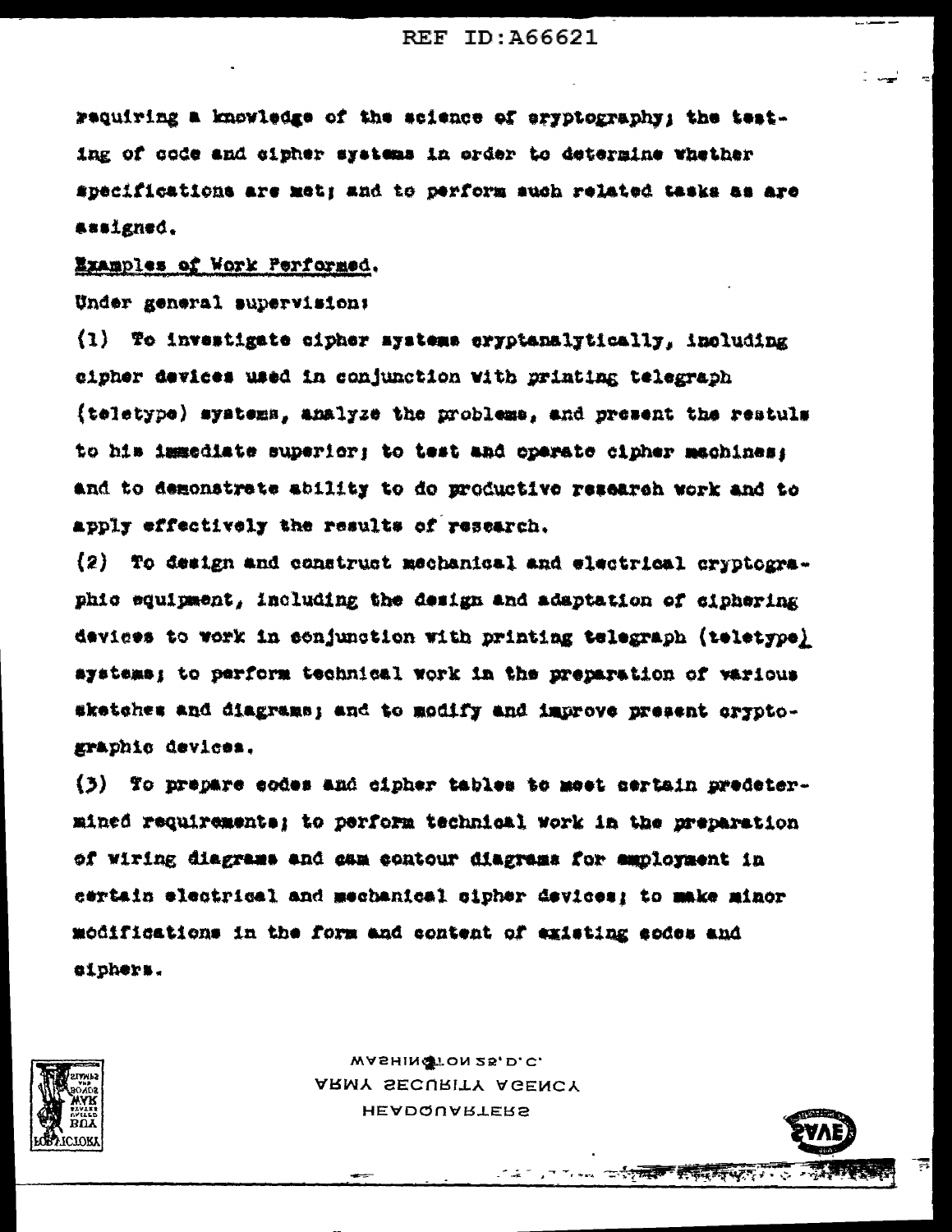Cryptographer -  $P-5$ 

Grade 3.

וא∩ז:

ति । स**र्थ** भाषान् तथान

 $\mathbf{A}$   $\mathbf{A}$   $\mathbf{A}$ 

400-D - Duties and Responsibilities

Under general aupervision, with considerable latitude for independent or unreviewed action or decision, individually or with trained assistants:

(1) To perform responsible profession and ecientific work of moderate difficulty and importance in the eryptanalytical investigation of codes and ciphers, including cipher davices used in conjunction with printing telegraph (teletype systems; or to have sharge of and develop an ordinary eryptographic project or several minor projects; and to perform related work as assigned. (2) To perform responsible professional and scientific work of moderate difficulty and importance in the design and construction of mechanical and electrical eryptographic devices, including the design and adaptation of ciphering devices to vork in conjunction With printing telegraph (teletype) systems; or to have charge of and develop an ordinary project in the construction of cryptographic equipment; and to perform related work as assigned. (3) To perform responsible professional and scientific work of moderate difficulty and importance in the compilation of codes and oiphers including in the latter category both electro-

mechanical systems and systems of a non-electrical and nonmechanical nature; the preparation of classified wiring diagrams and sipher tables for the foregoing systems requiring a thorough

EBOWledge of the science of drypt diffully the study of the ARMY SECURITY AGENCY

**HEADQUARTERS** 

Y

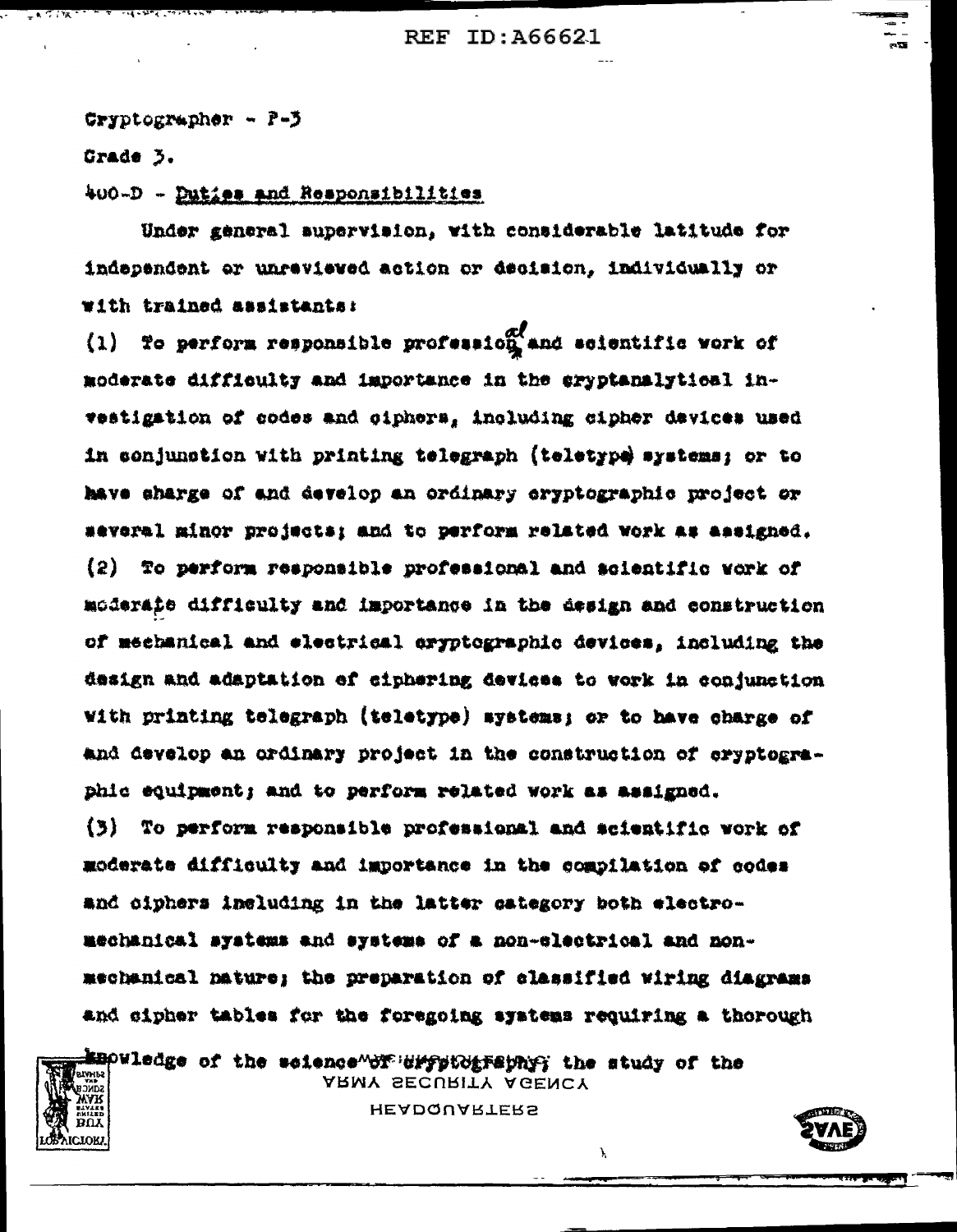general characteristics of eertain cipher systems as a guide to future planning of systems of the type studied; to supervise personnel engaged in the compilation of sodes and siphers; and to perform related tasks as assigned.

# Examples of Nork Performed.

Under general supervision:

(1) The cryptanalytical investigation, development, and test of eryptographic systems, particularly modern machine siphers, insluding sipher devices used in conjunction with printing telegraph (teletype), with a view to their inherent security and suitability for Maval use: the investigation of principles of sipher solution with a view to devising means by which such attacks can be blocked; and the demonstration of ability to do productive research and to apply effectively the results of research.  $(2)$ To investigate, design, construct, and develop electrical and mechanical cryptographic devices, including the design and adaptation of siphering devices to work in conjunction with printing telegraph (teletype) systems; to conduct tests of oryptographie devices presented to the U. S. Mavy by private inventors; and to modify and improve present aryptographic equipment. (3) To prepare codes and eiphers to meet predetermined requirements, and to devise methods for such preparation; to perform technical vork in the examination of new eryptographic systems in order to determine their points of strength and veakness; to modify existing sodes and siphers in order to eshance their value

both from the point of view ef greatieshility and security.



ARMY SECURITY AGENCY **HEADQUARTERS** 

을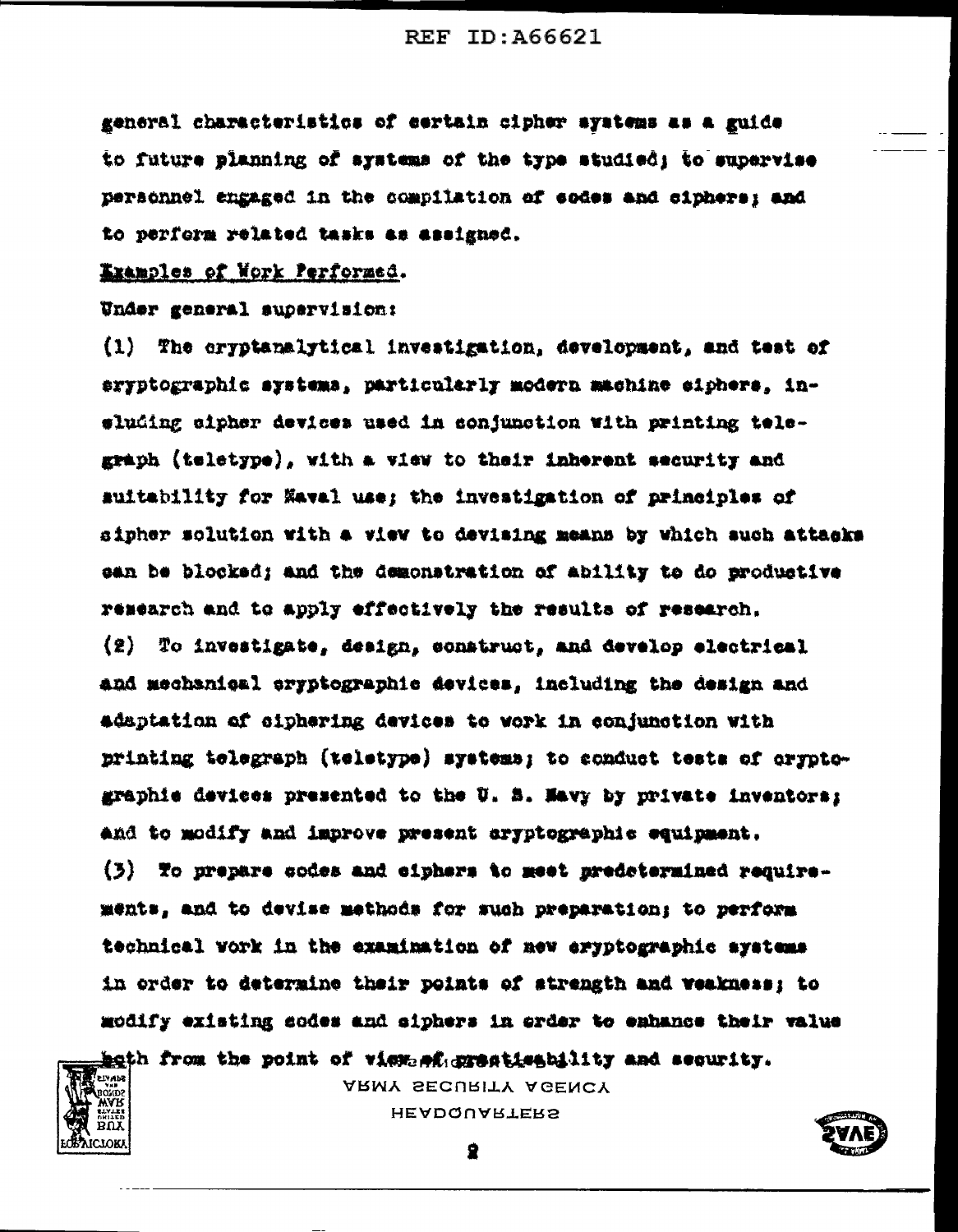Cryptographer -  $P - k$ 

Grade 5

400-D - Duties and Responsibilities.

Under general supervision, with wide latitude for independent or unreviewed action or decision, individually or with trained *assistants:* 

(1) To perform difficult and responsible professional and scientific work in the cryptanalytical investigation of codes and siphers, including cipher devices used in conjunction with printing telegraph (teletype) systems; or to have responsible charge of and develop a scientific project of importance; or to serve as the principal assistant to a Grade 5 or Grade 6 scientist in eharge of a section, with responsibility for sharing with him the direction and control of the scientific and administrative work of the unit and for assuming his full duties in his absence; and to perform related work as assigned.

(2) To perform difficult and responsible professional and scientific work in the field of eryptographic engineering, including the design and adaptation of ciphering devices to work in conjunction with printing telegraph (teletype) systems; or to have responsible charge of and develop a scientific project of importance; or to serve as principal assistant to a Grade 5 or Grade 6 scientist in charge of a section, with responsibility for sharing with him the direction and control of the scientific and administrative work of the unit, and for assuming his full duties in his

absence; and to perform relained, youk as mestgned.



ARMY SECURITY AGENCY **HEADQUARTERS** 



ŧ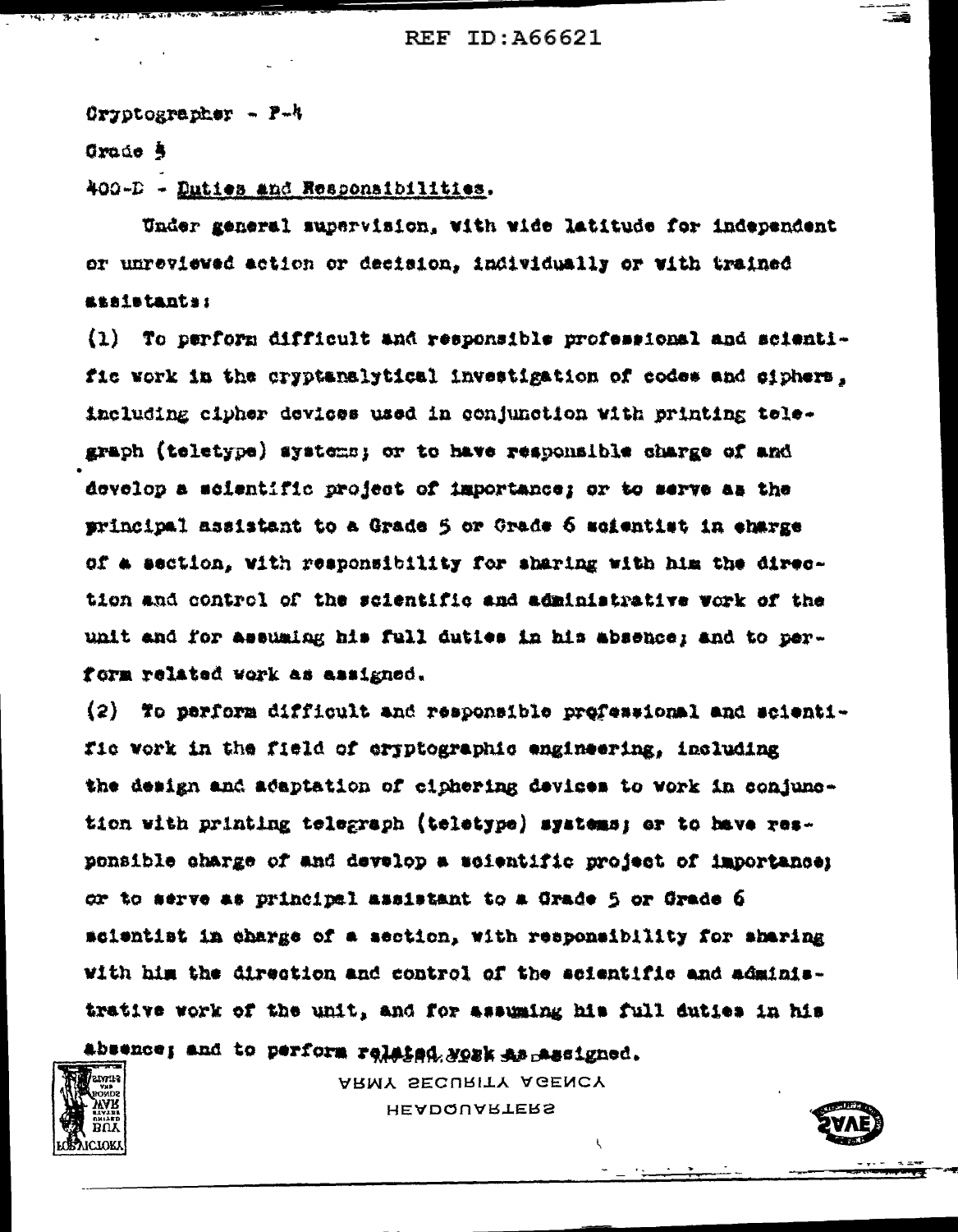(3) To perform difficult and responsible professional and scientific work in the field of eryptography, including the erigination of methods for the compllation of sodes and ciphers. the latter category including both electro-mechanical systems and those of a non-electrical and non-mechanical nature: the origination and formulation of procedures for the preparation of all types of code and cipher systems in present use and those which Will be devised in the future, requiring an expert knowledge of the science of aryptography; the supervision of a sub-section involved in the preparation of codes and ciphers: or to serve as the principal assistant to a Grade 5 or Grade 6 scientist in tharge of a section, with responsibility for sharing with him the direction and control of both soientific and administrative work of the section and capable of relieving him in his absence; and to perform related work as assigned.

# Examples of Work Performed.

Under general supervision, with wide latitude for independent sr unreviewed action:

(1) To investigate, develop, and test, eryptanalytically, code and cipher eystems (particularly, machine ciphers), including aipher devices used in conjunction with printing telegraph (teletype) systems, with a view to their inherent security and auitability for Haval use; to investigate principles of eipher solution with a view to devising means by which such attacks can be blocked; to train and supervise personnel; to be qualified to



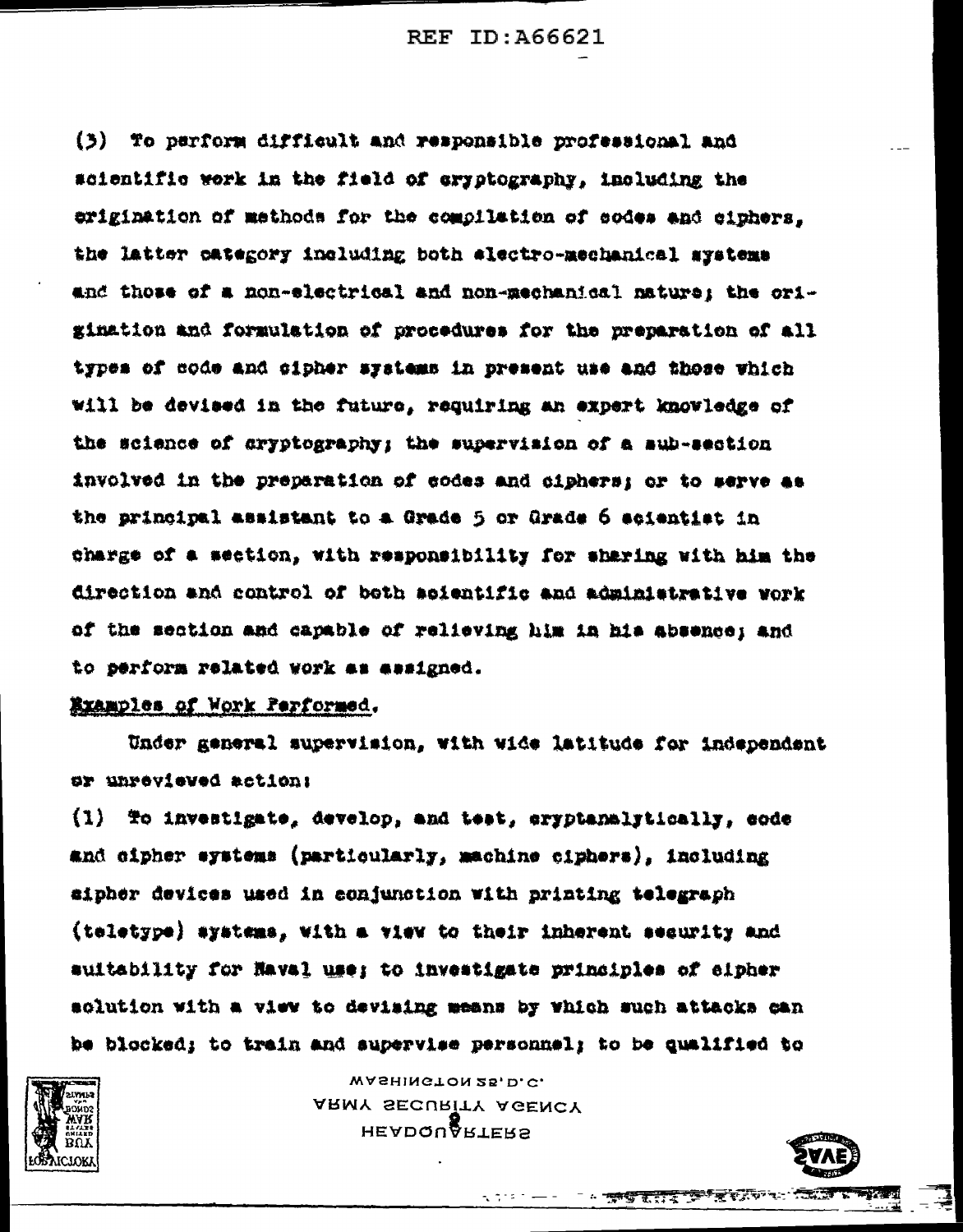state to higher authority, when the security of our Haval cipher systems is questioned, whether the alleged deficiencies are real or imaginary, and to present methods of overcoming any real deficiencies; to be in charge of the sub-section with responsibility for direction and control of that unit.

 $(2)$  To design and construct electrical and mechanical eryptographic devices, including the design and adaptation of eiphering devices to work in conjunction with printing telegraph (teletype) systems; to modify and improve current cryptographic equipment; to conduct research and tests in the development of new cryptographic devices; to conduct tests of cryptographic devices presented to the U. S. Navy by private inventors; to keep up with all cryptographic developments, principles and methods; to be in charge of the sub-section with responsibility for direction and control of that unit.

 $(3)$  To supervise and direct a aub-section involved in the processes of compilation of codes and ciphers; to originate and perfect new methods for the preparation of existing cryptographic systems; to design methods for performance of the cryptographic processes involved in the preparation of newly developed cryptographic systems.



WASHINGTON 25, D.C. ARMY SECURITY AGENCY **HEADQUARTERS** 



÷Ξ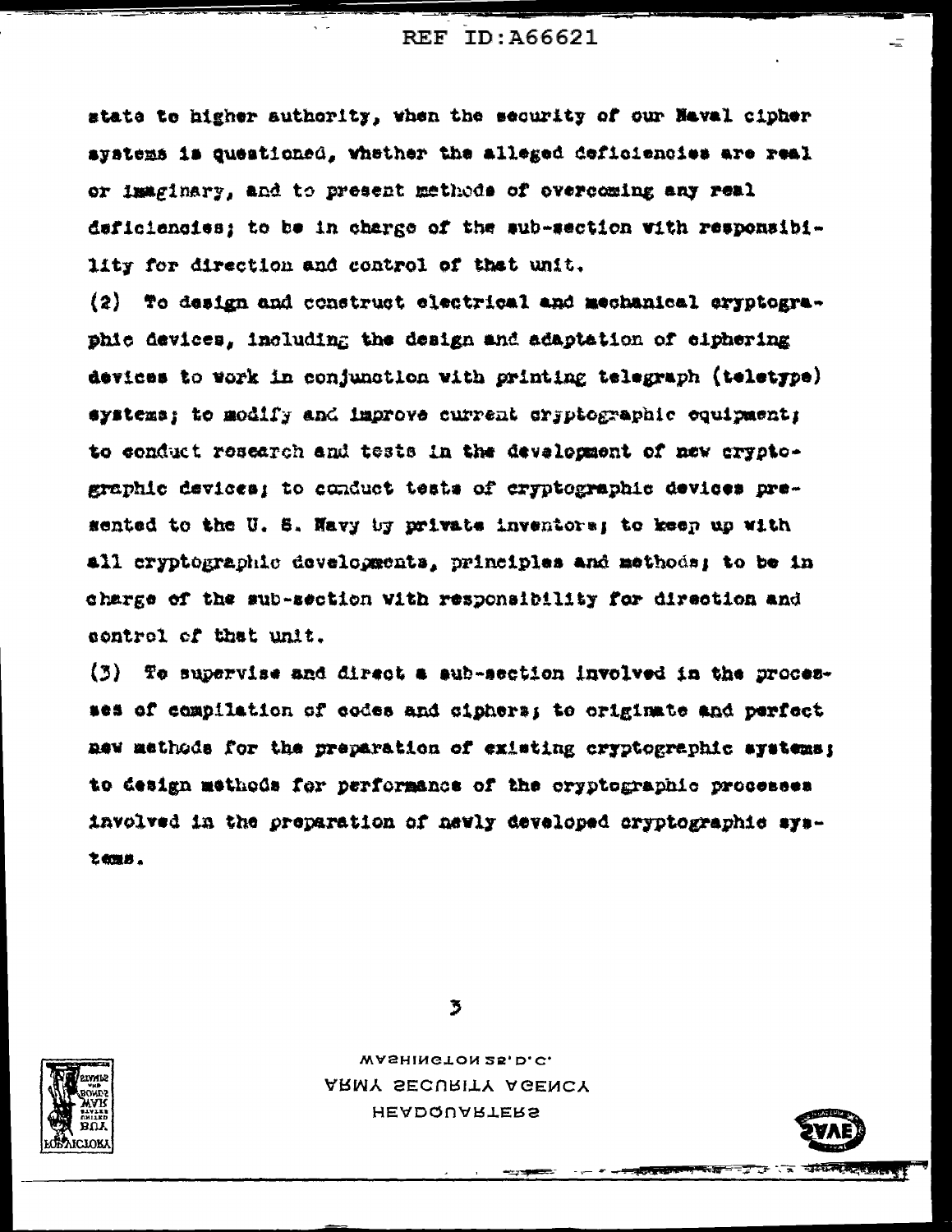Cryptographer  $-2-5$ 

Orade 5.

400-D - Duties and Responsibilities.

Under general administrative supervision, with wide latitude for independent or unreviewed action or decision, to plan, and individually or with trained assistants:

(1) To carry out and report upon unusually difficult. important and responsible professional and scientific vork in the field of eryptographic research, including cipher devices used in conjunction with printing telegraph (teletype) ayatems; or to have respensible charge of and develop a scientific project of considerable importance; or to serve as acientific and administrative head of a sub-section in cryptographic research; or to serve as principal assistant to a Grade 6 scientist with responsibility for sharing with him the direction and control of the scientific and administrative work of the unit and for assuming his full duties in his absence; or to furnish for final executive action, highly expert critical advice on highly important scientific problems or policies: and to perform related work as assigned.

(2) To sarry out and report upon unusually difficult, important and responsible professional and scientific work in the field of eryptography, including the origination of new cryptographic methods and the formulation of methods and procedures for the preparation of cipher systems employing these methods; or to have



WASHINGTON 25, D.C. ARMY SECURITY AGENCY **HEADQUARTERS** 



 $-1$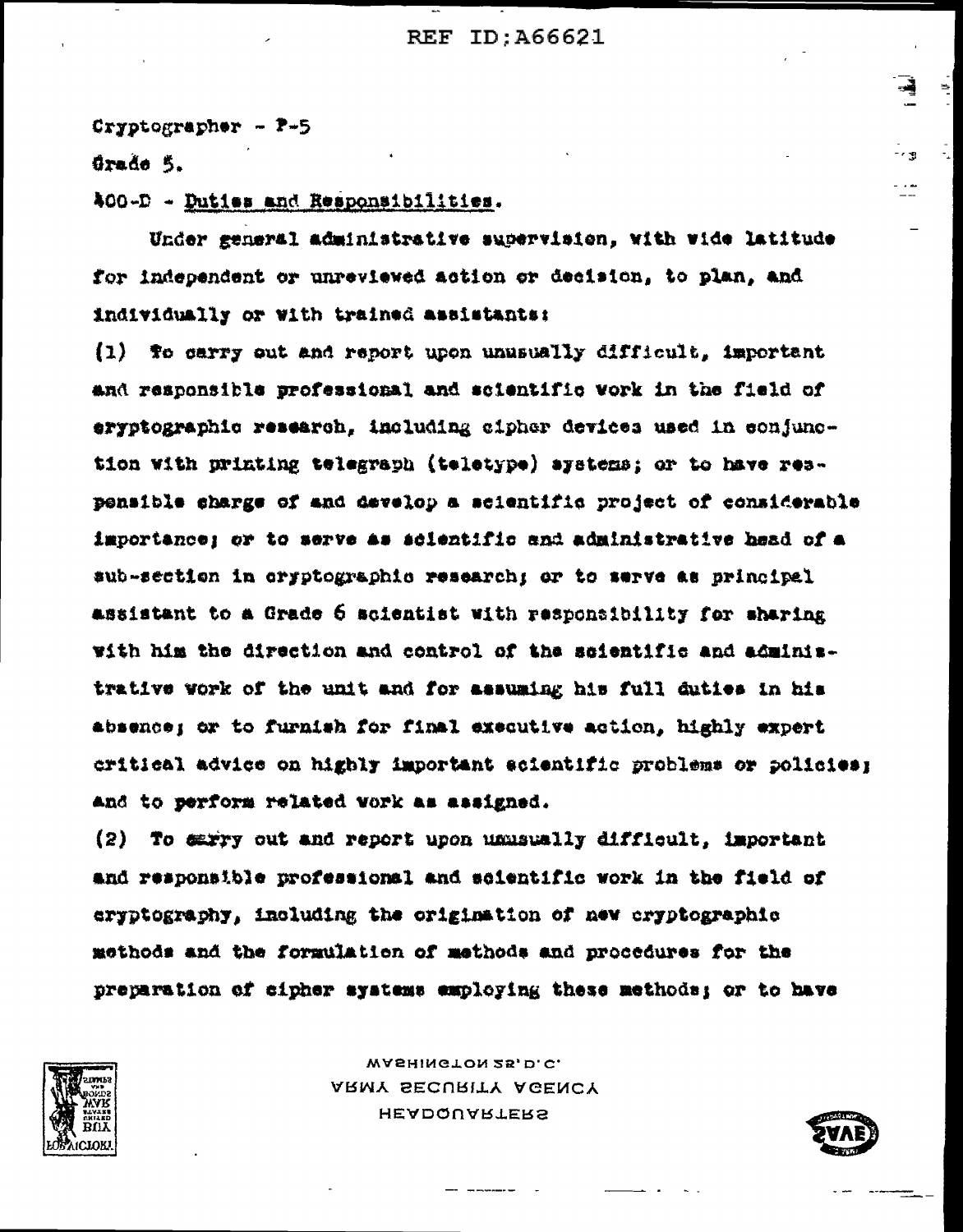$\label{eq:2.1} \frac{1}{2} \frac{d^2}{dt^2} \left( \frac{d^2}{dt^2} - \frac{1}{2} \left( \frac{d^2}{dt^2} \right) \right) \left( \frac{d^2}{dt^2} - \frac{1}{2} \left( \frac{d^2}{dt^2} \right) \right) \left( \frac{d^2}{dt^2} \right) \left( \frac{d^2}{dt^2} \right) \left( \frac{d^2}{dt^2} \right) \left( \frac{d^2}{dt^2} \right) \left( \frac{d^2}{dt^2} \right) \left( \frac{d^2}{dt^2} \right) \left( \frac{d$ 

न, पहाड

responsible charge of a section involved in the preparation of dryptographic aids; or to serve as the principal assistant to a Grade 6 scientist with responsibility for sharing with him direction and control of the scientific and administrative work of the unit and for assuming his full duties and responsibilities in his absence, or to furnish for final executive action highly expert critical advice on important problems or policies in the field of eryptography. ستوري المناد

# Examples of Work Performed.

(1) To investigate, develop, originate, and test electrical and mechanical cryptographic devices required to meet U. S. Naval requirements, including cipher devices used in conjunction with printing telegraph (teletype) systems; to investigate cryptanalytical principles involving the preparation, solution, and study of test problems and evaluation of U. S. Haval oryptographic systems in terms of the facts disclosed; to study and investigate proposed cryptographic systems or those which come to the knowledge of the U. S. Navy and determine their inherent sequrity and practicability for Maval use; to conduct research and tests for the development of new cryptographic devices; and to supervise assigned cryptanalysts and eryptographic engineers.

(2) To take full charge of a section involved in the preparation of eryptographic aids for use by the U. S. Mavy, including the design of cryptographic systems to meet requirements specified by the operating forces; and to direct the operation of field offices engaged in the reproduction of cryptographic aids origin-



į

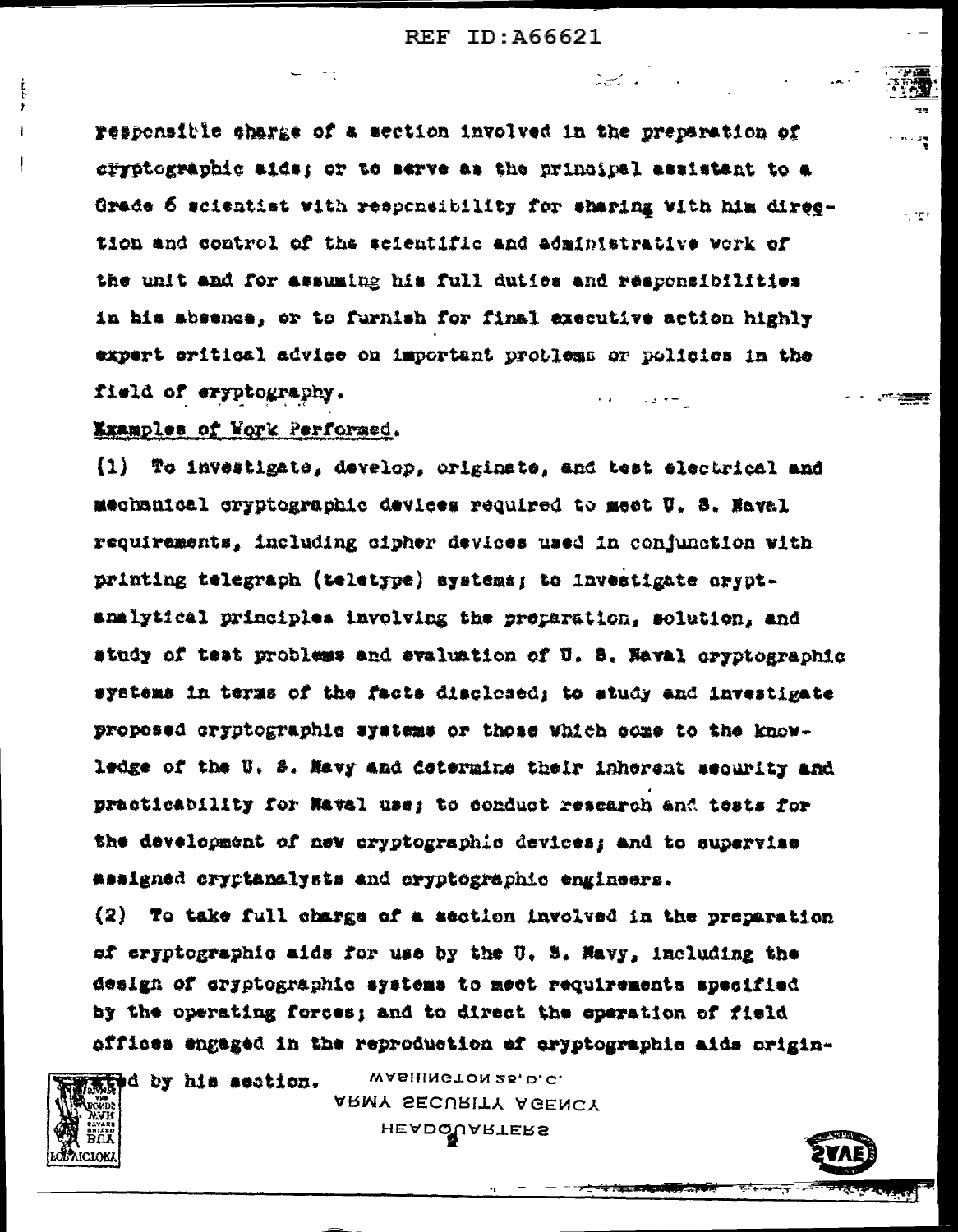$0$ ryptographer -  $7-6$ 

Grade 6.

400-D - Duties and Responsibilities.

Under administrative direction, with wide latitude for independent or unreviewed action or decision, individually or with istained assistants:

(1) To plan, earry out and report upon highly difficult, important and responsible professional and scientific vork in the senstruction of sodes and siphers, and in the design, construction, inspection, testing, eperation, and maintenance of eode and eipher equipment; and to perform related work as assigned.

(2) To plan, carry out and report upon highly difficult, important and responsible professional and scientific work in the field of eryptography including the complete responsible charge of a wes to notitation wit headers septile offer ans notices eryptographic methods, the preparation, reproduction and dissemimation of aryptographic systems and the direction of their use Within the Maval Service.

Examples of Work Performed.

(1) To originate, investigate, develop, and test electrical and mechanical devices required to meet U. S. Naval communication requirements, including cipher devices used in conjunction with printing telegraph (teletype) systems; to investigate eryptanalytical principles, involving the preparation, solution, and study of test



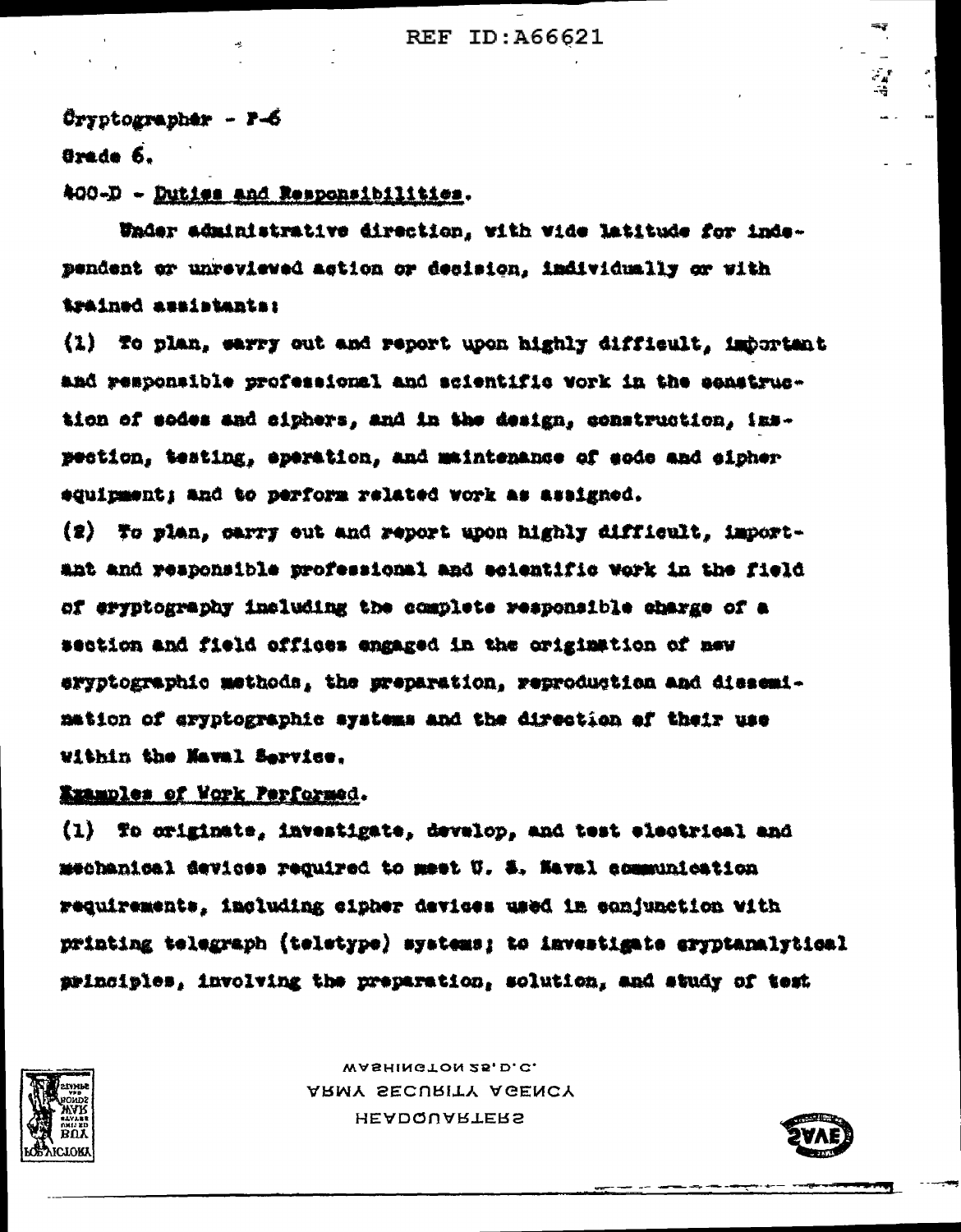préblems and evaluation of U. S. Maval cryptographic systems, in terms of the facts disclosed; to study and investigate proposed eryptographic systems, or those which come to the knowledge of the U. S. Wavy, and determine their inherent security and practieability for Maval use; to conduct research and tests for the development of new eryptographic devices; to assist and advise other branches of the Federal Government in matters relating to aryptographic communications; and to supervise assigned oryptographers.

(Note: There is no objection to the Cryptographer P-6 job description on page 177 of "Preliminary Class Specifications of Fositions in the Field Service." The examples of work performed as stated above are more in keeping with the present Gryptographer P-6's position).

(2) To have complete responsible charge of the section and its field offices which originates, compiles and reproduces oryptographic aids for the Naval Service and which prepares and disseminates directions for the use of Naval Codes and Ciphers and Which controls allowances, distribution, supersession and destruction of all cryptographic aids used within the Maval Service.



 $M$ ARMY SECURITY AGENCY **HEADQUARTERS** 

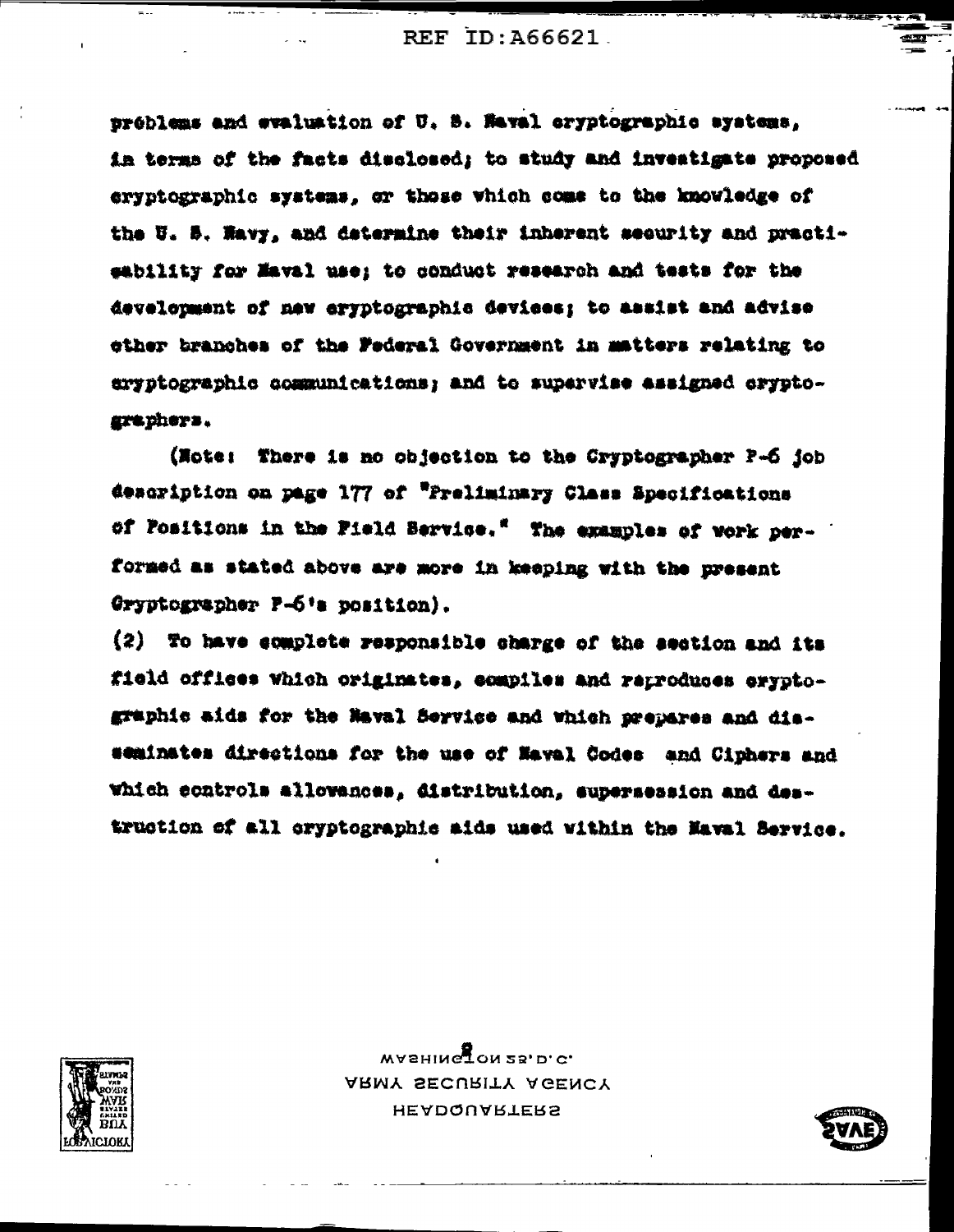#### Oryptographic Aide - SP-4.

 $\mathbf{L}$ 

## Duties and Responsibilities.

Under immediate supervision, with limited latitude for somewhat independent work in earrying out the more routine details. to perform sub-professional work of average difficulty in the eryptanalytical investigation of eipher systems; or to perform the duties of an electrician or machinist in the construction and maintenance of aryptographic equipment; and to perform related **WOrk as Assigned.** 

#### Examples of Nork Parformed.

(1) In the eryptanalytical investigation of eipher systems, to perform the more routine technical work in the preparation of various tables. frequency sounts, etc., to type reports, and to sperate cipher machines for specific tests.

(2) Under immediate instruction to perform the duties of an electrician or machinist in the construction, maintenance, and testing of cryptographic equipment, and to prepare to seale the less difficult drawings of machinery by following drawings or sketches previously prepared.

# Minimum Qualifications.

(1) Training equivalent to that represented by graduation from high school, with one year's experience in office work, demonstrating accuracy, alertness, and adaptability.

êr

(2) Training equivalent to that represented by graduation from high wehool, with one year/s, experience of an electrician or



ARMY SECURITY AGENCY **HEADQUARTERS** 

甲ゴミ 新羅寺 1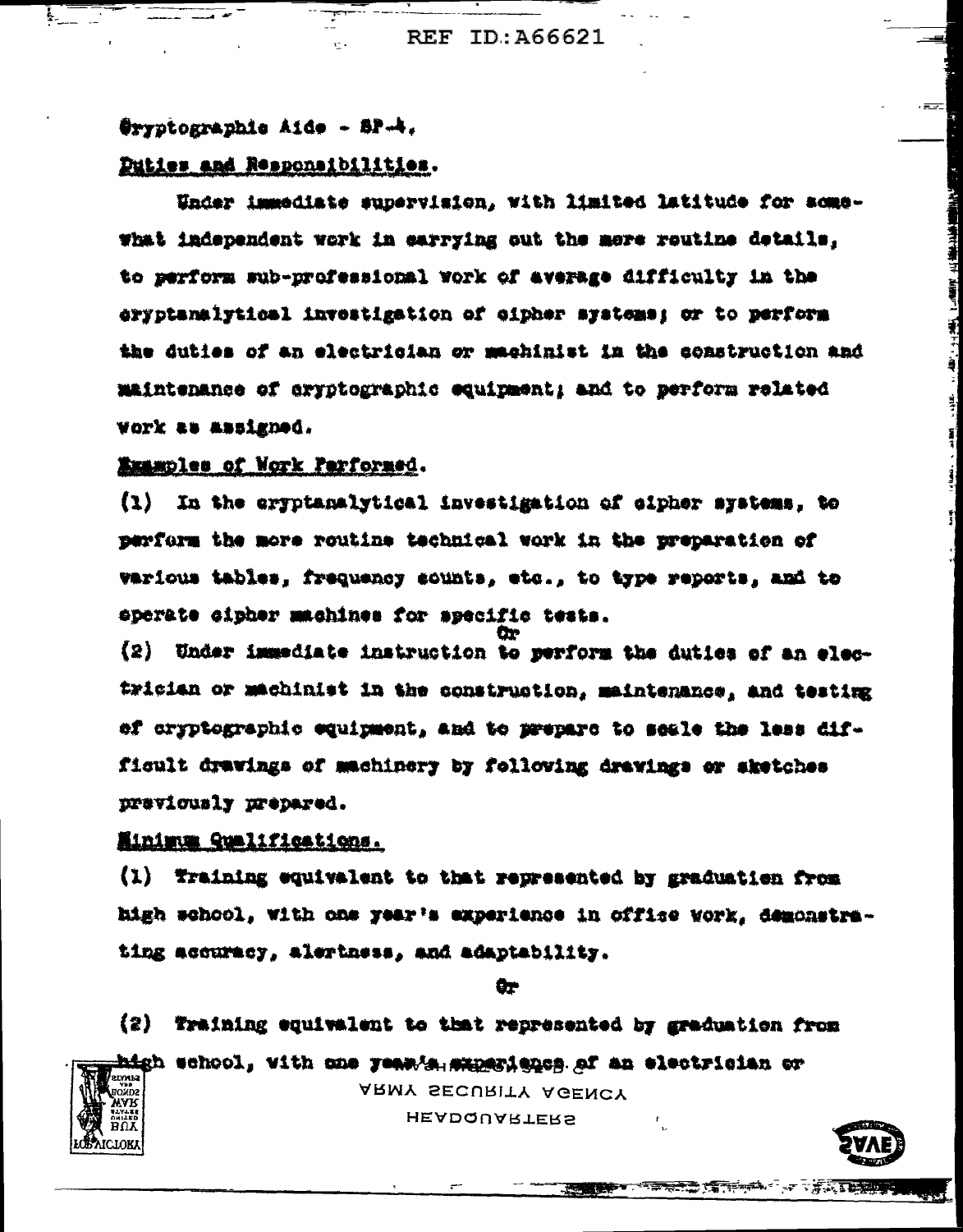machinist, demonstrating an ability to use hand tools and an understanding of the basic principles of electricity.



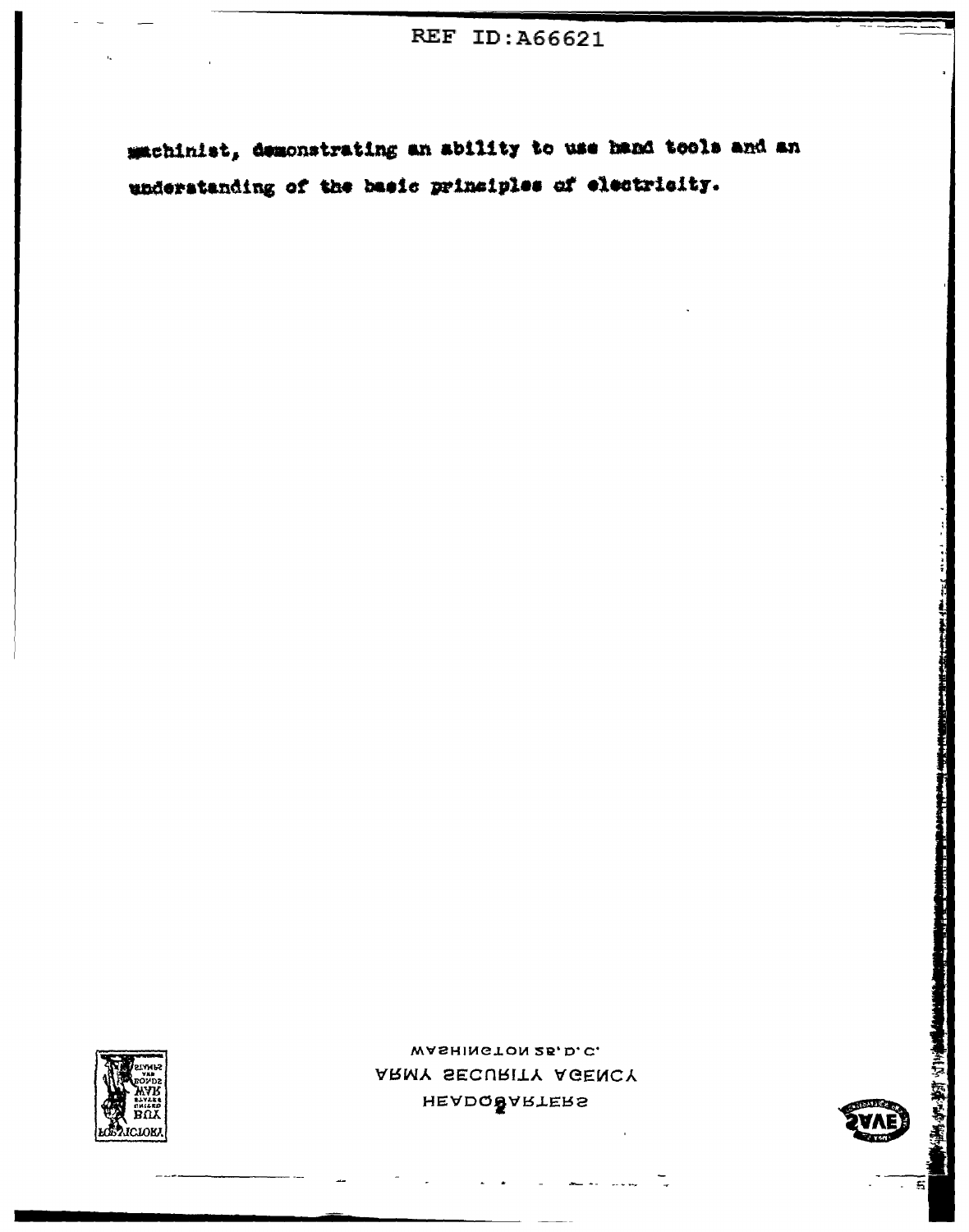#### Cryptographic Aide - 8P-5

# Duties and Responsibilities.

Under ganeral supervision, with some latitude for independent work in carrying out the details involved in prescribed or standard methods, to perform somewhat difficult and responsible subprofessional work in the eryptanalytical investigation of eipher systems; or to perform the duties of an electrician or machinist in the construction and maintenance of eryptographic equipment; and to perform related york as assigned.

#### Examples of Work Performed.

**ELVAL2** 

וארוראו

 $(1)$ In the cryptanalytical investigation of cipher systems, to perform somewhat difficult and responsible technical work in the preparation and initial analyses of various tables, frequency sounts, etc., to type reports, and to operate sipher machines for tests.

Ör

(2) to perform the duties of an electrician or machinist in the sonstruction, maintenance, and testing of eryptographis equipment; to perform technical work in the preparation of simple sketches and diagrams; and to test new eryptographic devices. Minimum Qualifications

(1) Two years' experience in the field of cryptography, or one year's experience in eryptography and one year's experience in office work, demonstrating facility in the technique of eryptography, acouracy, alertness, and adaptability; and ability to

#Abe reborgs weentsge . WASHINGTON 25, D.C. ARMY SECURITY AGENCY **HEADQUARTERS** 



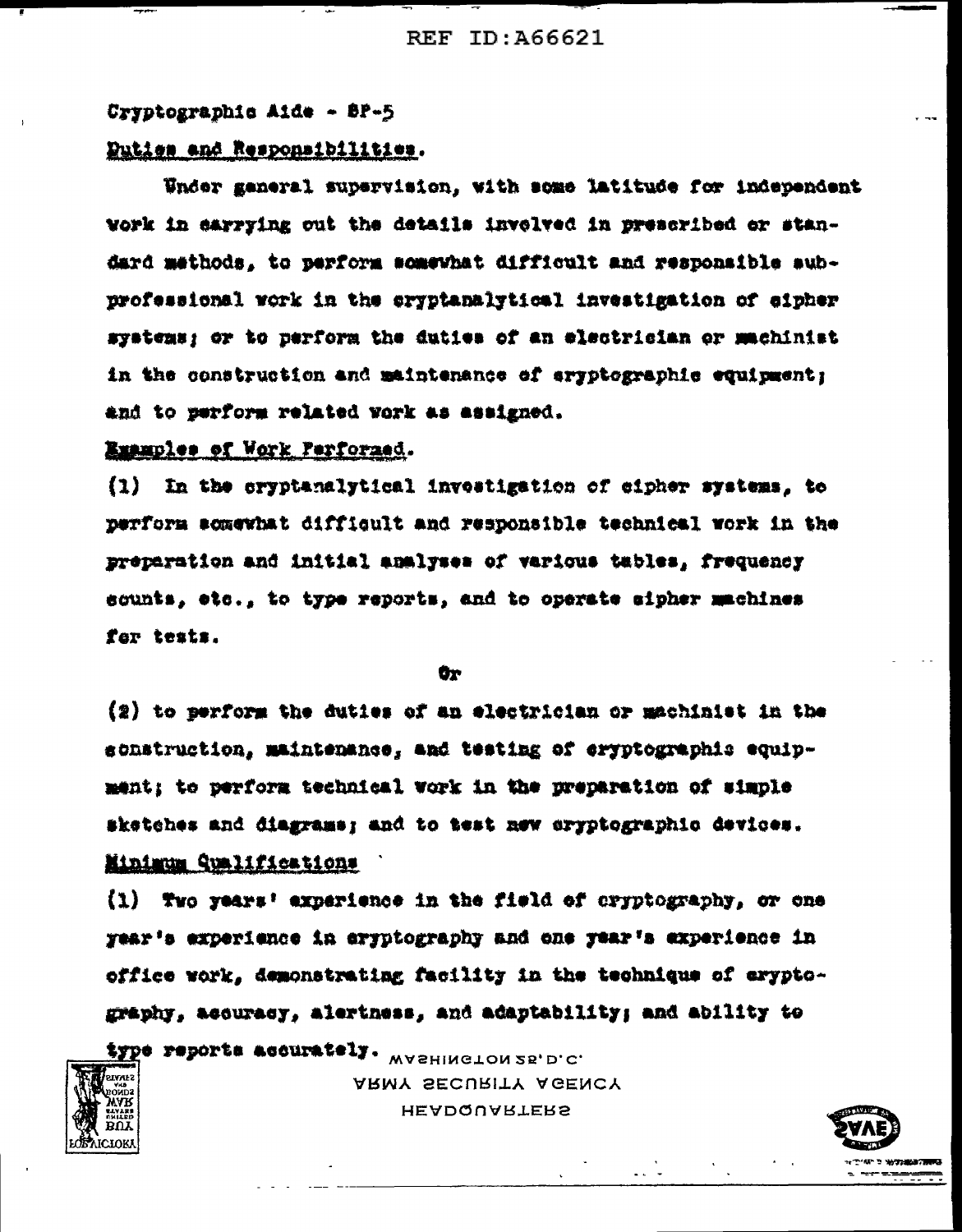(2) Two years' experience as an electrician or machinist, with an ability to sonstruct electrical and mechanical cryptographic equipment from general instructions; and an ability to prepare Wimple sketches and diagrams accurately.



 $\sim$ 

----

 $\epsilon$  .  $\epsilon$ 

WASHINGTON 25, D.C. ARMY SECURITY AGENCY HEADQUARTERS

THE REAL PROPERTY OF THE REAL PROPERTY.

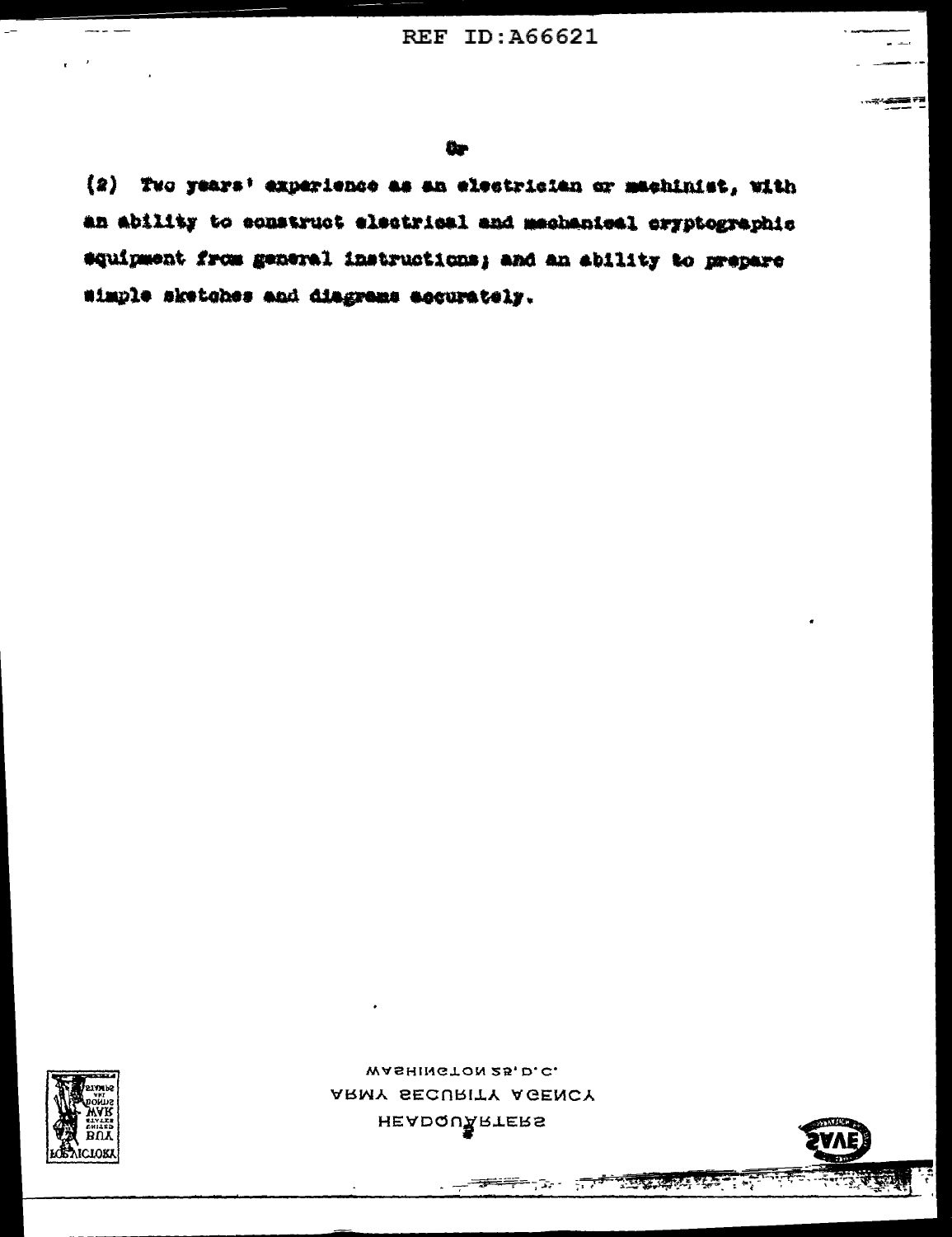#### Oryptographic Aide - SP-6

### Duties and Responsibilities.

Under general supervision, with considerable latitude for independent work in earrying out the details involved in nreseribed or standard methods, to perform difficult and responsible sub-professional work in the eryptanalytical investigation of aipher systems, or in the design, construction, and maintenance ef eryptographic squipment, involving the application of a vorking knowledge of eryptographic primeiples and requiring a considarable degree of technique; and to perform related work as assigned.

## Examples of Work Performed.

 $(1)$ In the eryptanalytical investigation of cipher systems, to perform difficult and responsible technical work in the preparation and initial analyses of various tables, frequency counts, etc.. in the solution of eryptographic problems; to type reports, and to operate sipher machines for tests.

#### Ôr.

(2) To perform the duties of an electrician or machinist in the construction, maintenance, and testing of cryptographic equipment; to perform technical work in the preparation of various sketches and diagrams; and to test new cryptographic devices.

# Minimum Qualifications.

**JCLOKA** 

(1) Training equivalent to that represented by graduation from high school, with three years! experience in the field of arypto-

EFAPhy, or two years: experished in ary piography and one rears ARMY SECURITY AGENCY

**HEADQUARTERS**